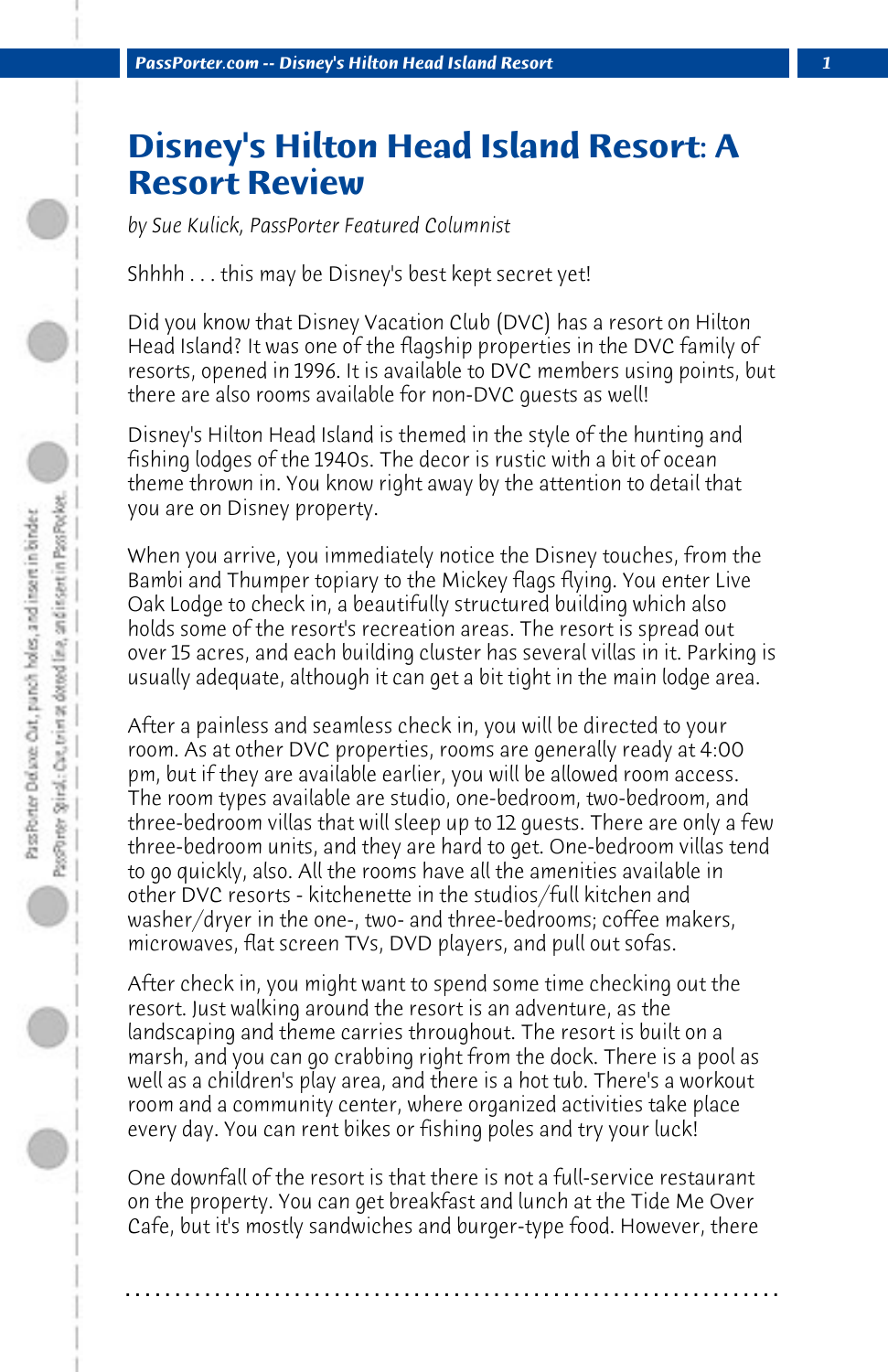are two things that make this okay to deal with. First of all, the nearby Shelter Cove area has some wonderful restaurants, several within walking distance. And second of all, these are villas, so you have a kitchen if you choose to cook in. There is also a decent amount of outdoor barbecue grills for your use. Not too far from the resort you will find a Publix supermarket as well as a Wal-Mart if you choose to shop and eat in!

One thing that is a little different and takes a bit of getting used to is that the resort is not on the beach. However, Disney does have beach access available to its guests. How, you might ask? Well, about a mile away from the resort itself is the Disney Beach House, a private facility available only to Disney guests. You can take the shuttle bus over (it runs about every 20 minutes), you can drive, you can bike, or if you are in good shape, you can walk it! You need your key card to gain entry. Once inside, there is another pool, smaller than the one at the main resort but still nice. There is a snack bar, an adult bar, and access to the beach. The beach is owned and governed by the town of Hilton Head, so make sure you read the rules first. It is a wild and beautiful piece of land, right on the Atlantic Ocean. There are beach chairs available, and a whole schedule of activities. At night there are campfires, and on Thursdays in season, they have a shrimp boil!

When you check in, you will get a listing of the resorts activities. You can choose to do them all... or choose to just relax and do nothing! Some are free, some have a nominal charge, and some are expensive. Most require pre-registration, so it's important to decide what you want to do. As with all DVC resorts, cash guests get daily housekeeping whereas guests using DVC points get normal trash and towel service on day four and a full cleaning on day eight. There is a small mercantile store that carries the basics, as well as some DVC- and Hilton Head Island-themed merchandise. The weather is beautiful in the spring and autumn, hot in the summer, and too cold to swim in the winter months. Bring your casual clothes - there is nothing fancy about this resort.

Take time to spend some time at Disney's Hilton head Resort. You'll be glad you did!

*About The Author: Sue Kulick is a resident of the Pocono Mountains and an avid Disney fan. She and her husband, Steve, live in a log home with their Golden Retrievers, Cody and Belle and their cat Tigger.*

**. . . . . . . . . . . . . . . . . . . . . . . . . . . . . . . . . . . . . . . . . . . . . . . . . . . . . . . . . . . . . . . . . .**

*Article last updated: 01/21/2010*

*View the latest version online at:*